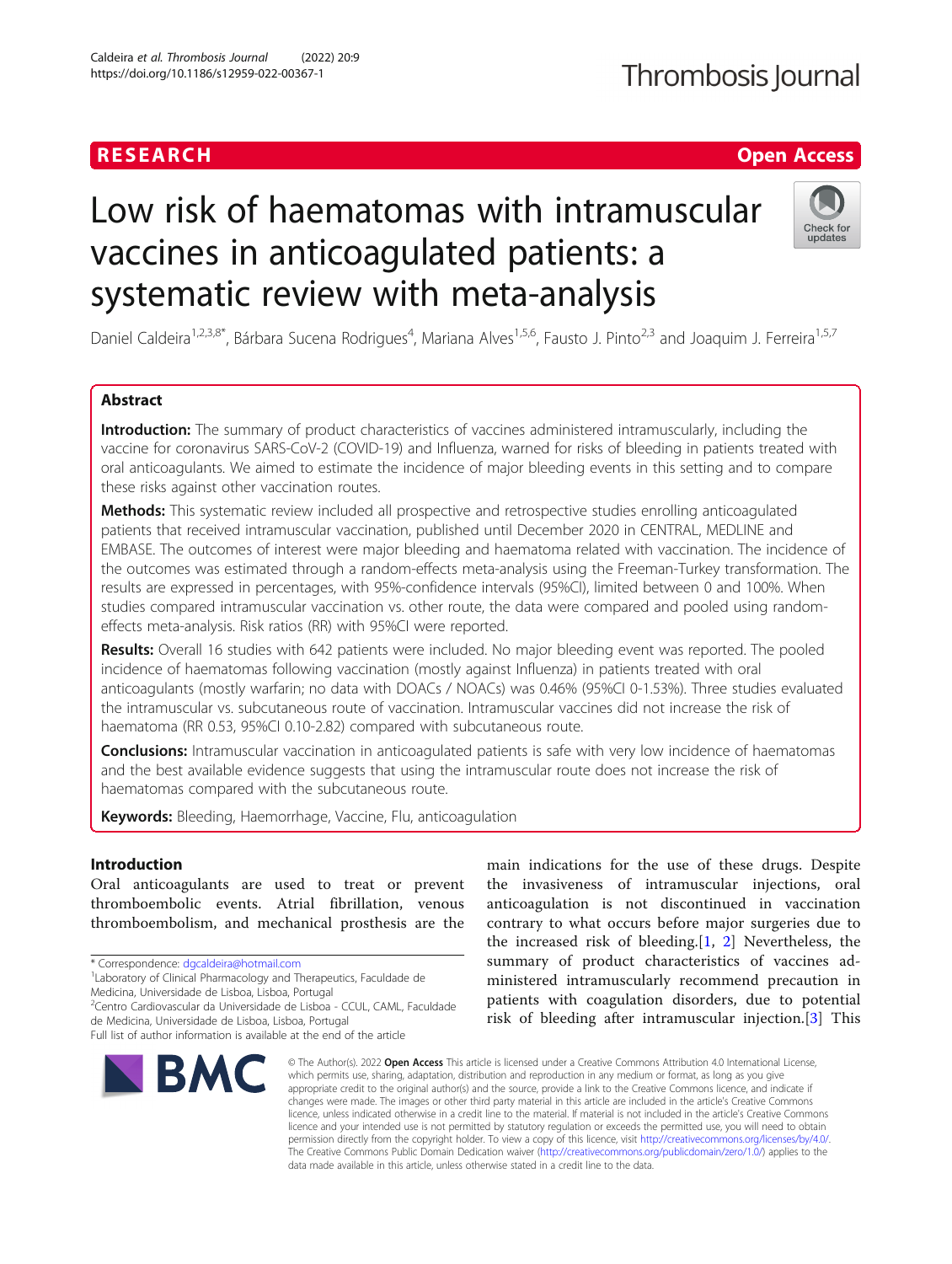issue has raised some doubts, particularly for the recent vaccine against coronavirus SARS-CoV-2 (COVID-19).[\[4](#page-6-0)].

To further elucidate all stakeholders about the risks of intramuscular vaccines in anticoagulated patients, we aimed to perform a systematic review to estimate the incidence of hemorrhagic complications in this setting and to compare the hemorrhagic risks of intramuscular vaccination against other routes, namely subcutaneous.

# Methods

This systematic review has been developed based on the applicable aspects of Preferred Reporting Items for Systematic review and Meta-Analysis (PRISMA) guidelines and Meta-Analysis Of Observational Studies in Epidemiology (MOOSE) Checklist.[[5,](#page-6-0) [6\]](#page-6-0).

### Types of studies included

This systematic review aimed to enrol all interventional or observational studies, including randomized controlled trials, quasi-randomized clinical trials, cohort/nested case-control studies, case-control studies, either prospective or retrospective. Studies had to include at least one arm with anticoagulated patients receiving vaccines deemed to be administrated through intramuscular route. For eligibility we considered all types of oral anticoagulation, i.e. vitamin K antagonists (warfarin, acenocoumarol, phenprocoumon, fluindione) or direct oral anticoagulants (DOACs / NOACs: dabigatran, apixaban, edoxaban, rivaroxaban) or oral anticoagulation without specifying the used drugs. Case reports and case series of bleeding events were excluded.

# Types of outcome measures

The primary outcomes were: (1) the incidence of major bleeding events; (2) the incidence of local haematoma. The secondary outcome was the increase of arm circumference as a surrogate of local complication, defined as an increase of at least 1 cm or swollen arm as defined by the investigators.

# Search methods for identification of studies

We searched for studies in the following electronic databases: Cochrane Central Register of Controlled Trials (CENTRAL), MEDLINE, EMBASE; from inception until 18th December 2020. The full search strategy is presented in the [Table 1](#page-6-0) of the Supplementary Data Appendix.

# Data extraction and risk of bias evaluation

Two reviewers (BSR and MA) screened the titles and abstracts yielded by the searches against the inclusion criteria. In a second phase, the full text reports were assessed independently by the reviewers to determine whether these met the inclusion criteria. Disagreements were solved by consensus or recurring to a third party (DC). The reasons for exclusion at this stage were recorded and are detailed in [Table 2](#page-6-0) of the Supplementary Data Appendix.

The data from the individual studies identified for inclusion was introduced into a pre-piloted form. This information included: authors, year of publication; sample size; participants' characteristics; anticoagulant used; indication for oral anticoagulation; vaccines used, measures before and after vaccination.

The risk of bias evaluation of the included studies was performed using a scale adapted from Hoy and colleagues[\[7](#page-6-0), [8\]](#page-6-0). This tool evaluates the representativeness of the sample, the sampling technique, the response rate, the data collection method, the measurement tools, the case definitions, and the statistical reporting. According to this score the risk of bias of the studies were categorised as "low risk" (7-9 points), "moderate risk" (4-6 points), or "high risk" (0-3 points).[\[8](#page-6-0)] For randomized controlled trial evaluating the intramuscular route against others, the Cochrane Risk of Bias Tool was applied.

# Meta-analysis

STATA 12.0 and RevMan 4.3 were used to synthesize the results.

For incidence calculations we used the incidence of events in the numerator and the evaluated population in the denominator. The incidence of individual and pooled studies was estimated using the Freeman-Turkey transformation (double arcsine transformation) to adjust the limiting the CI among 0-100%.[[9](#page-6-0), [10](#page-6-0)] For the comparison of intramuscular route vs. others, we used a Mantel-Haenszel method to pool the data using risk ratios  $(RRs)$ .

The random effects model was used by default. If studies reported to have zero events, we applied a correction factor of 0.5 to allow for the inclusion of those studies in the analysis.[[11\]](#page-6-0) Statistical heterogeneity was assessed using I<sup>2</sup>, which describes the percentage of the variabilitythat is attributable to heterogeneity rather than chance.[\[12](#page-6-0)] Publication bias was assessed through the Egger test [\[13](#page-6-0)].

# Results

The study search yielded 368 records, from which 16 fulfilled the inclusion criteria. All the 16 studies had data (including zero events) used for the estimation of bleeding events in patients anticoagulated submitted to vaccination $[14–29]$  $[14–29]$  $[14–29]$  $[14–29]$  $[14–29]$ , and 3 studies had comparative data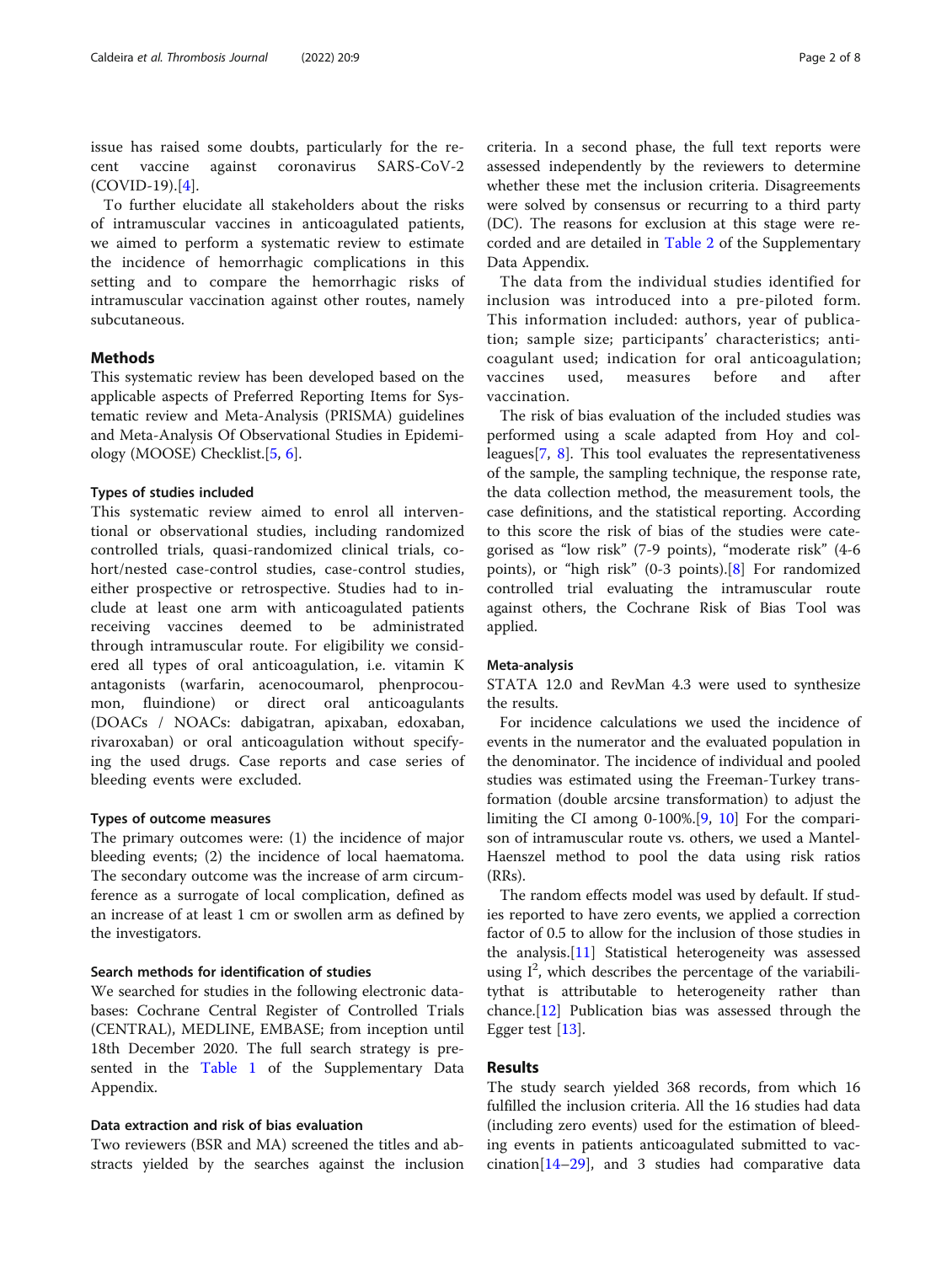about the risks of intramuscular route vs. subcutaneous route [\[22,](#page-6-0) [24](#page-6-0), [26\]](#page-7-0) (Fig. 1). Influenza vaccination was the commonest vaccine in the included studies. Most of the studies included only patients treated with VKA. The main characteristics of the included studies are shown in Table [1.](#page-3-0)

# Risk of bias

The risk of bias of all studies was classified as moderate with score ranging between 5 and 6 [\(Supplemen](#page-6-0)[tary Table 3\)](#page-6-0).The major sources of bias are related to the small sample sizes, and the definition of the exposure which as deemed to be intramuscular due to the type of vaccine used in the older studies. Regarding the 3 RCTs included, the most remarkable feature of risk of bias, in particular performance bias, was the single-blinded nature of all trials [\(Supplementary](#page-6-0) [Table 4](#page-6-0)).

# Incidence of major bleeding or haematomas

Among the included studies, no major bleeding was reported. The pooled data of 16 studies enrolling 642 anticoagulated patients showed that the estimated incidence of haematomas was 0.46% (95%CI 0-1.53%) (Fig. [2](#page-4-0)). There was no significant heterogeneity  $(I^2=0\%)$ .

Exploratory analyses showed that when only studies at lower risk bias were included the incidence was 0.44% (95%CI 0-1.60%). This incidence was lower but not significantly so than that estimated for higher risk of bias studies (1.80%, 95%CI 0-5.75) ([Supplementary Fig. 1](#page-6-0); Table [2](#page-4-0)). Also, different methods to handle zero events did not show

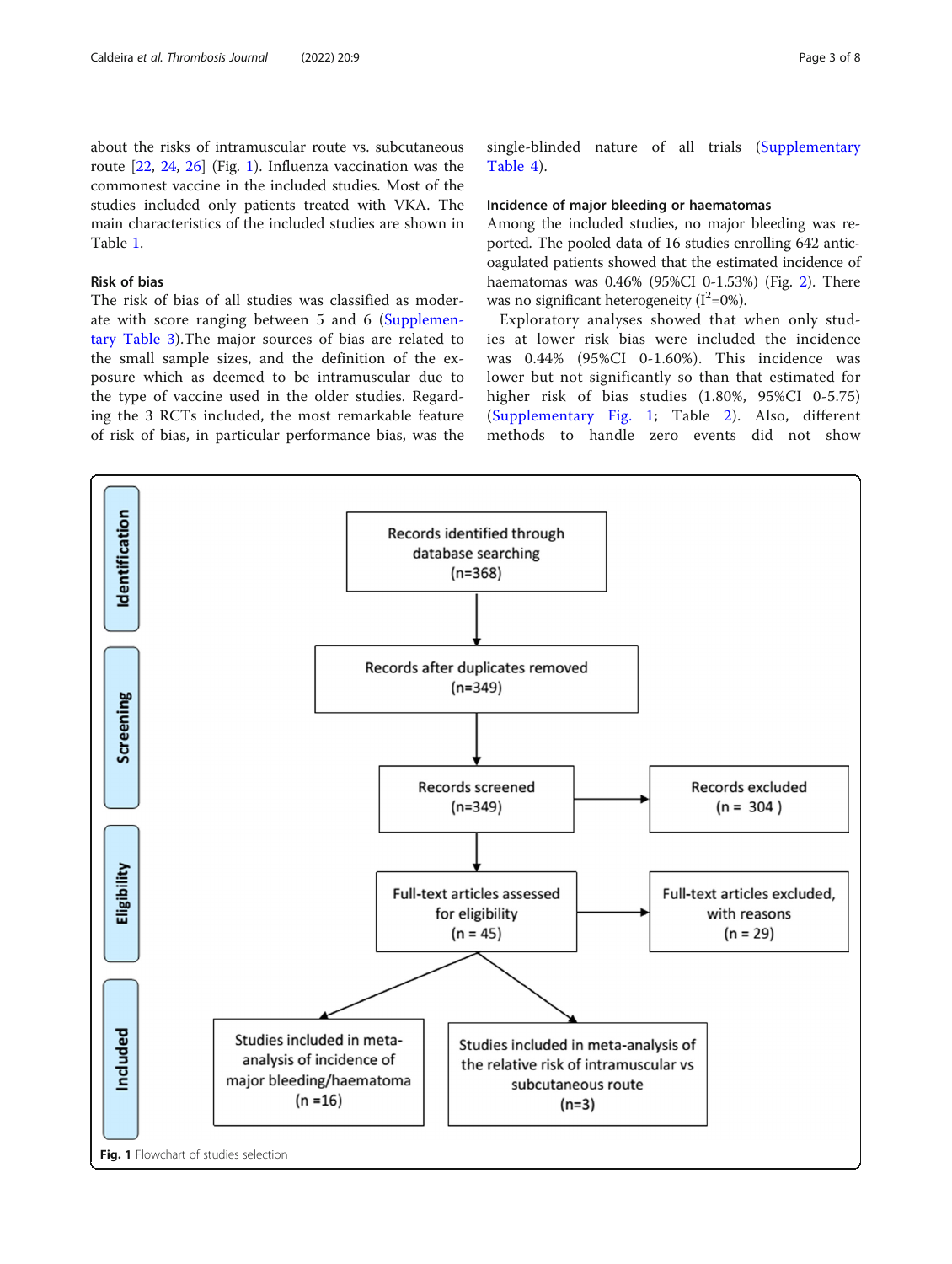# <span id="page-3-0"></span>Table 1 Studies included in the review

| Study                        | Sample<br>size                      | Mean/<br>median<br>age                 | Anticoagulant                                                                        | Indication for anticoagulation                                                                                                                                                                         | Vaccine used and route(s) of<br>administration                                                                                  | Follow-<br>up                 |
|------------------------------|-------------------------------------|----------------------------------------|--------------------------------------------------------------------------------------|--------------------------------------------------------------------------------------------------------------------------------------------------------------------------------------------------------|---------------------------------------------------------------------------------------------------------------------------------|-------------------------------|
| Patriarca<br>1983            | 33                                  | Not<br>reported                        | Warfarin                                                                             | Not reported                                                                                                                                                                                           | Influenza vaccination<br>Route not reported                                                                                     | 30 days                       |
| Lipsky 1984                  | 21                                  | 62.5<br>years                          | Warfarin                                                                             | Not reported                                                                                                                                                                                           | Influenza vaccine<br>Route not reported                                                                                         | 28-30<br>days                 |
| Kramer<br>1984               | 8                                   | Not<br>reported                        | Warfarin                                                                             | Not reported                                                                                                                                                                                           | Influenza vaccine<br>Route not reported                                                                                         | 21 days                       |
| Gomolin<br>1985              | 15                                  | <b>Not</b><br>specified<br>(geriatric) | Warfarin                                                                             | Not reported                                                                                                                                                                                           | Influenza vaccine<br>Route not reported                                                                                         | 21 days                       |
| Weibert<br>1986              | 13                                  | N/R                                    | Warfarin                                                                             | Not reported<br>Influenza vaccine<br>Route not reported                                                                                                                                                |                                                                                                                                 | 14 days                       |
| Bussey<br>1988               | 24                                  | 60.3<br>years                          | Warfarin                                                                             | Not reported                                                                                                                                                                                           | Influenza vaccine<br>Route not reported                                                                                         | , 4<br>months                 |
| Arnold<br>1990               | 9                                   | 68 years                               | Warfarin                                                                             | Not reported                                                                                                                                                                                           | Influenza vaccine<br>Route not reported                                                                                         | 30 days                       |
| Raj 1995                     | 41                                  | 65.7<br>years                          | Warfarin                                                                             | Not reported                                                                                                                                                                                           | Influenza vaccine<br>Route: im                                                                                                  | 14 days                       |
| Delafuente<br>1998           | 36                                  | 68 years                               | Warfarin                                                                             | Not reported                                                                                                                                                                                           | Influenza vaccine<br>Route: im vs. sc                                                                                           | 4<br>months                   |
| Paliani<br>2003              | 90                                  | 74 years                               | Warfarin (98%),<br>acenocoumarol (2%)                                                | Not reported                                                                                                                                                                                           | Influenza vaccine<br>Route: im                                                                                                  | $7 - 10$<br>days              |
| Ballester<br>Torrens<br>2005 | 59                                  | 72.4<br>years                          | Not specified                                                                        | Atrial fibrillation (majority), valvular prosthesis<br>$(10\%)$                                                                                                                                        | Influenza vaccine<br>Route: im vs. sc                                                                                           | 7<br>months                   |
| MacCallum<br>2007            | 106<br>(INR<br>analysis<br>only 78) | 73.7<br>years                          | Warfarin                                                                             | Not reported                                                                                                                                                                                           | Influenza vaccination<br>Route not known, possibly im                                                                           | 3<br>months                   |
| Casajuana<br>2008            | 229                                 | 73.6<br>years                          | warfarin (2%)                                                                        | Acenocoumarol (98%), Atrial fibrillation (70%), valvular heart disease<br>(17%), ischemic heart disease (12%)                                                                                          | Influenza vaccine.<br>Route: im vs. sc                                                                                          | 10 days                       |
| lorio 2010                   | 104                                 | 71.3<br>years                          | Warfarin                                                                             | Atrial fibrillation (54%), venous<br>tromboembolism (14%), aortic valve<br>prosthesis (12%), dilated cardiomyopathy<br>(12%), mitral valve prosthesis (6%), mitral and<br>aortic valve prosthesis (2%) | Influenza vaccine<br>Route: im                                                                                                  | 28 days                       |
| Van<br>Aalsburg<br>2011      | 19 (im)<br>$9$ (sc)                 | 65 years<br>(im)<br>57 years<br>(sc)   | 89% oral<br>anticoagulants, 11%<br>combination platelet<br>anti-aggregate<br>therapy | Not reported                                                                                                                                                                                           | DTP, HepA, Hib, typhoid fever<br>vaccine, combination of HepA<br>and HepB<br>Route: im<br>HepA<br>Route: sc                     | 3 days                        |
| Bauman<br>2016               | 28                                  | 5 years                                | Warfarin                                                                             | Congenital heart disease (86%), Kawasaki<br>syndrome (7%), others                                                                                                                                      | Influenza vaccine (82%),<br>combinations of PCV, DTaP-IPV,<br>MMR, MMRV, MenC, Hib, HepA,<br>HepB, palivizumab<br>Route: im, sc | 6 days<br>$(1 - 14)$<br>days) |

BCR British Corrected Ratio, DOACs direct oral anticoagulants, DTP diphtheria, tetanus and polio virus vaccine, DTaP-IPV diphtheria, tetanus, acellular pertussis, inactivated polio virus combination vaccine, H*ib* Hemophilus influenzae type B vaccine, HepA hepatitis A vaccine, HepB hepatitis B vaccine, *im* intramuscular, INR International Normalized Ratio, MenC conjugate meningococcal type C vaccine, MMR measles, mumps and rubella vaccine, MMRV measles, mumps rubella and varicella vaccine, PCV pneumococcal conjugate vaccine, sc subcutaneous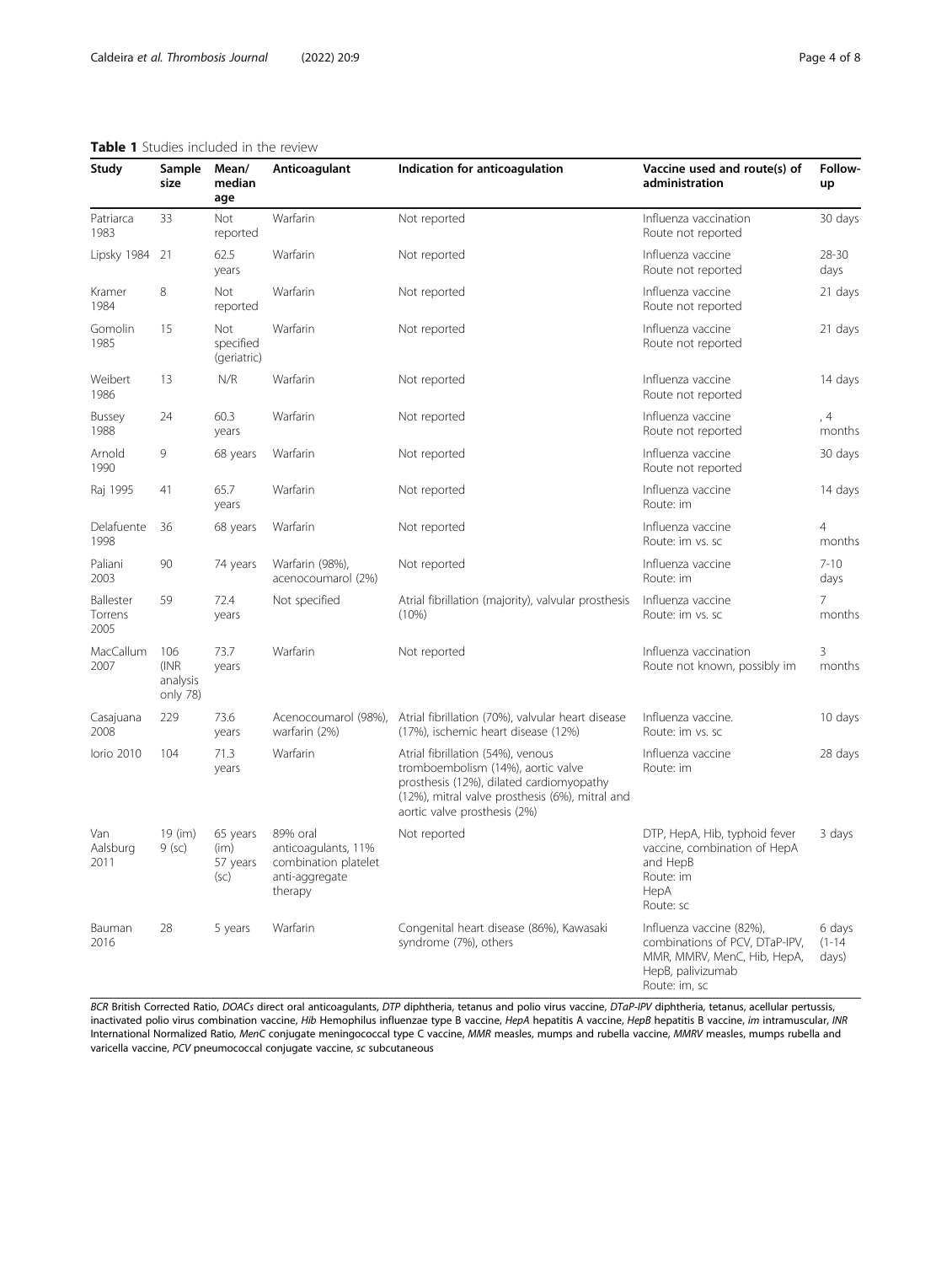

<span id="page-4-0"></span>

substantial changes in the estimates (Table 2; [Sup](#page-6-0)[plementary Figs. 2 and 3](#page-6-0)).

The Egger test was performed to raw data (i.e. without continuity correction) and it did not suggest publication bias ([Supplementary Fig. 4](#page-6-0)).

# Intramuscular vs. subcutaneous route for vaccination

There were 3 studies reporting data about haematomas for intramuscular and subcutaneous route. Intramuscular route did not increase the risk of haematoma (RR 0.53, 95%CI 0.10-2.82;  $I^2=0\%$ ; 2 studies, 266 patients)

nor the risk of increased arm circumference (RR 0.77, 95%CI 0.51-1.18;  $I^2=0\%$ ; 2 studies, 266 patients) (Fig. [3](#page-5-0)). Publication bias was not formally evaluated due to the small number of studies [\(Supplementary Fig. 5](#page-6-0)).

# **Discussion**

The main results of our systematic review were: (1) There was no report of major bleeding events related with intramuscular vaccination; (2) The incidence of haematomas was very low among these patients treated with oral anticoagulants; (3) The comparative risk of

Table 2 Results of subgroup/exploratory analyses

| Subgroup/Method                             | Incidence (%) | 95% Confidence interval |    |  |
|---------------------------------------------|---------------|-------------------------|----|--|
| Moderate-Low risk of bias                   | 0.44          | $0.00 - 1.60$           | 0% |  |
| Moderate-High risk of bias                  | 1.80          | $0.01 - 5.75$           | 0% |  |
| Adding 0.5 to zero cells (primary approach) | 0.46          | $0.00 - 1.53$           | 0% |  |
| Adding 0.1 to zero cells                    | 0.03          | $0.00 - 0.65$           | 0% |  |
| No addition                                 | < 0.001       | $0.00 - 0.25$           | 0% |  |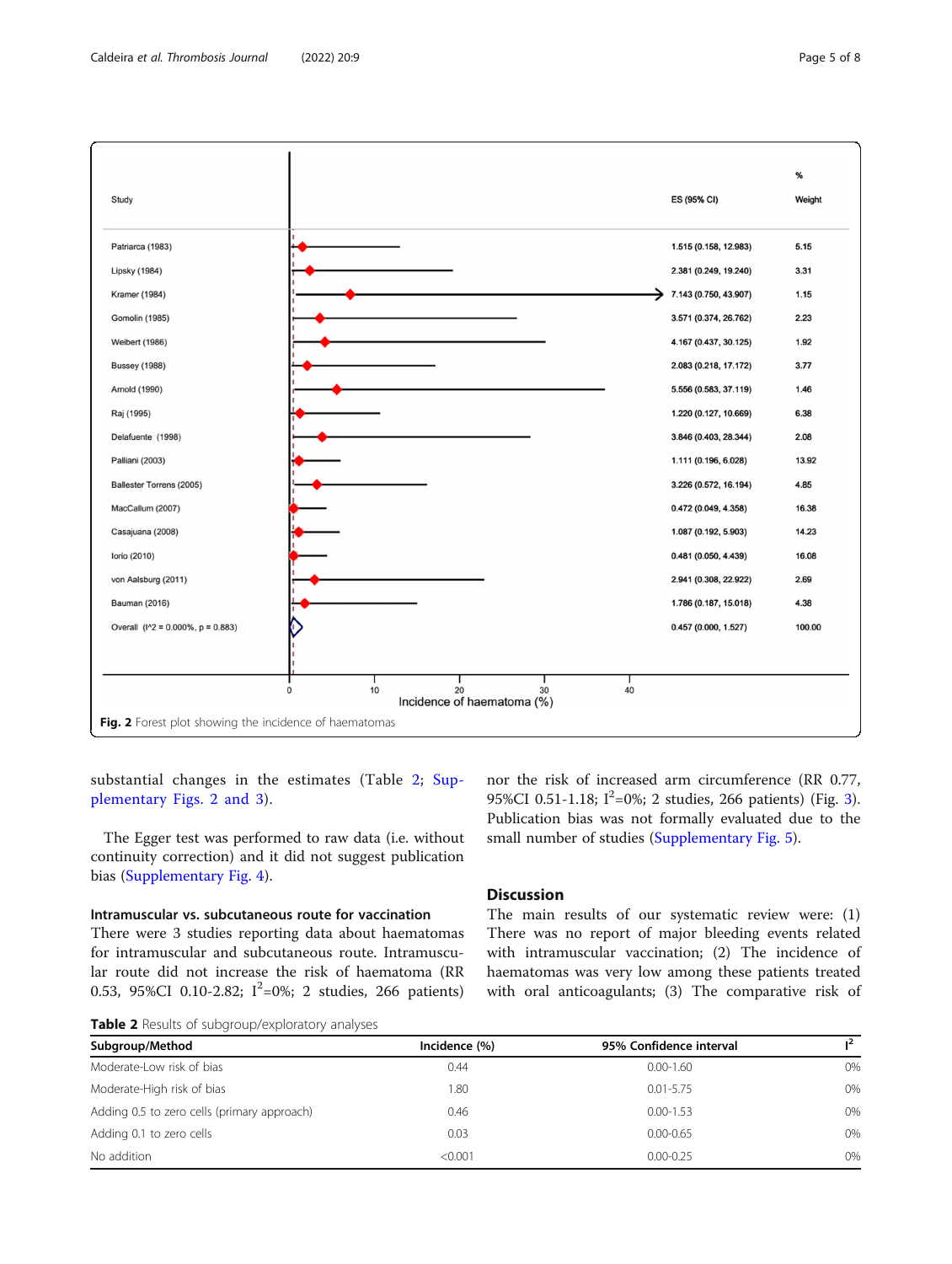<span id="page-5-0"></span>

|                                                                                                 | I.M. vaccination |       | S.C. vaccination |     |                     | <b>Risk Ratio</b>   | <b>Risk Ratio</b>                                                                                                                           |
|-------------------------------------------------------------------------------------------------|------------------|-------|------------------|-----|---------------------|---------------------|---------------------------------------------------------------------------------------------------------------------------------------------|
| <b>Study or Subgroup</b>                                                                        | <b>Events</b>    | Total | <b>Events</b>    |     | <b>Total Weight</b> | M-H, Random, 95% CI | M-H, Random, 95% CI                                                                                                                         |
| Haematoma                                                                                       |                  |       |                  |     |                     |                     |                                                                                                                                             |
| <b>Ballester Torrens 2005</b>                                                                   |                  | 31    | 2                | 28  | 50.8%               | $0.45$ [0.04, 4.71] |                                                                                                                                             |
| Casajuana 2008                                                                                  |                  | 92    | 2                | 115 | 49.2%               | $0.63$ [0.06, 6.79] |                                                                                                                                             |
| Delafuente 2008                                                                                 | $\Omega$         | 13    | 0                | 13  |                     | Not estimable       |                                                                                                                                             |
| Subtotal (95% CI)                                                                               |                  | 136   |                  | 156 | 100.0%              | $0.53$ [0.10, 2.82] |                                                                                                                                             |
| <b>Total events</b>                                                                             | 2                |       |                  |     |                     |                     |                                                                                                                                             |
| Heterogeneity: Tau <sup>2</sup> = 0.00; Chi <sup>2</sup> = 0.04, df = 1 (P = 0.85); $I^2 = 0\%$ |                  |       |                  |     |                     |                     |                                                                                                                                             |
| Test for overall effect: $Z = 0.74$ (P = 0.46)                                                  |                  |       |                  |     |                     |                     |                                                                                                                                             |
| Increased arm circunference                                                                     |                  |       |                  |     |                     |                     |                                                                                                                                             |
| <b>Ballester Torrens 2005</b>                                                                   | 9                | 31    | 12               | 28  | 36.6%               | $0.68$ [0.34, 1.36] |                                                                                                                                             |
| Casajuana 2008                                                                                  | 18               | 92    | 27               | 115 | 63.4%               | $0.83$ [0.49, 1.42] |                                                                                                                                             |
| Delafuente 2008                                                                                 | 0                | 13    | $\Omega$         | 13  |                     | Not estimable       |                                                                                                                                             |
| Subtotal (95% CI)                                                                               |                  | 136   |                  |     | 156 100.0%          | $0.77$ [0.51, 1.18] |                                                                                                                                             |
| <b>Total events</b>                                                                             | 27               |       | 39               |     |                     |                     |                                                                                                                                             |
| Heterogeneity: Tau <sup>2</sup> = 0.00; Chi <sup>2</sup> = 0.22, df = 1 (P = 0.64); $I^2 = 0\%$ |                  |       |                  |     |                     |                     |                                                                                                                                             |
| Test for overall effect: $Z = 1.20$ (P = 0.23)                                                  |                  |       |                  |     |                     |                     |                                                                                                                                             |
|                                                                                                 |                  |       |                  |     |                     |                     |                                                                                                                                             |
|                                                                                                 |                  |       |                  |     |                     |                     | 0.1<br>0.02<br>50<br>10                                                                                                                     |
|                                                                                                 |                  |       |                  |     |                     |                     | Increased risk with S.C.<br>Increased risk with I.M.                                                                                        |
|                                                                                                 |                  |       |                  |     |                     |                     | Fig. 3 Forest plot showing the comparison of the risks of intramuscular vaccination and subcutaneous vaccination in anticoagulated patients |

haematomas through intramuscular vaccination is not higher than the subcutaneous route in patients treated with oral anticoagulants.

These results are particularly relevant for patients treated with oral anticoagulants because they are usually at high risk of cardiovascular events due to their baseline diagnosis. This high-risk group can be considered also to be at high risk of bleeding complications, and caution with previous risk/benefits ascertainments were recommended[[30\]](#page-7-0). However, vaccines seem trend towards the disease prevention supporting the benefit[\[31](#page-7-0)–[33\]](#page-7-0), and our results support the absence of substantial bleeding risk. In fact, Influenza vaccination is recommended for patients with coronary disease and heart failure[[34](#page-7-0)], important risk factors for atrial fibrillation, which is the most prevalent cause for needing chronic oral anticoagulation. The relevance of this topic increases with the vaccination for COVID-19 because patients with atrial fibrillation are at high-risk of mortality[[35](#page-7-0)], and most of these patients are at high-risk for complications for COVID-19 and belong to priority groups.

The "COVID-19: the green book" is a British document that has guidance for vaccination anticoagulated patients.[\[36\]](#page-7-0) It is important to mention that this book states that there are very few individuals who cannot receive the vaccines. As for care regarding patients on stable anticoagulation therapy, supratherapeutic treatment should be avoided (by confirming nonsupratherapeutic International Normalised Ratio – INR in the last measure) and a fine needle (23 or 25 gauge) should be used for the vaccination, followed by firm pressure applied to the site without rubbing for at least 2 min.

These precautions are overall shared in intramuscular procedures such as the administration of botulinum

toxin in neurological conditions,[\[37](#page-7-0)] without any safety warning. In other conditions requiring intramuscular injections, such as the administration of penicillin in patients treated with oral anticoagulants, data has shown to be safe with a low incidence of haematomas.[[38](#page-7-0)].

The subcutaneous route has been considered as a possible strategy to avoid bleeding complications of vaccination in anticoagulated patients. Besides the potential problems of inadequate immunoreactivity/vaccine efficacy[\[39](#page-7-0)], this route did not show increased safety. In fact, in one study the subcutaneous route showed increased risk of cutaneous lesions and higher values in pain scales at 24 h.[\[26](#page-7-0)].

Our results are limited by the small sample sizes of the studies included. Larger population-based studies would be necessary to determine the prevalence of major bleeding events and haematomas related to intramuscular vaccination, which seems to be a rare event. The safety concerns and strict monitoring of COVID-19 vaccination could be an interesting opportunity to collect and report those data. Some studies were included deeming that the vaccination was intramuscular, however this option showed to be conservative because the studies at lower risk of bias had lower incidences of haematoma. Vitamin K antagonist are still recommended for few clinical entities, such as mechanical prosthetic heart valve or significant mitral stenosis but, nowadays, an important share of anticoagulated patients is treated with DOACs [[40,](#page-7-0) [41\]](#page-7-0), which were not represented in our review. Nevertheless, DOACs seem to be safer that warfarin in terms of bleeding,[[42\]](#page-7-0) and we cannot exclude some interaction between the vaccine and the INR in patients receiving warfarin despite many studies stating against it  $[25, 27, 43]$  $[25, 27, 43]$  $[25, 27, 43]$  $[25, 27, 43]$  $[25, 27, 43]$  $[25, 27, 43]$ . Overall, these limitations suggest that our results can be less frequent than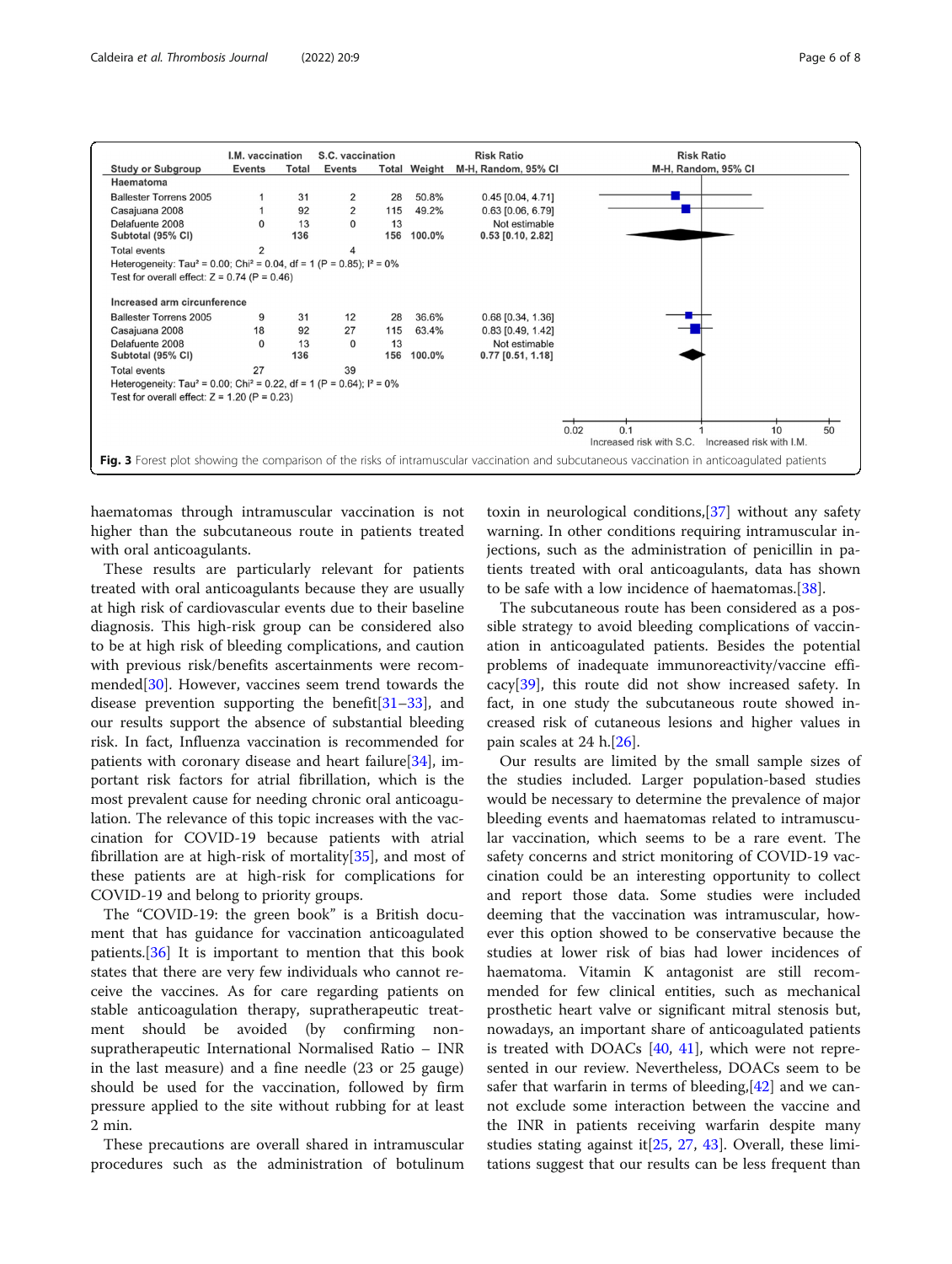<span id="page-6-0"></span>our estimates, stressing the safety of intramuscular vaccination in this population.

# Conclusions

Intramuscular vaccination in anticoagulated patients is safe, with a very low incidence of haematomas. The best available evidence suggests that using the intramuscular route does not increase the risk of haematomas compared with the subcutaneous route. Anticoagulated patients and healthcare personnel involved in vaccination should be reassured regarding intramuscular vaccinations.

# Supplementary information

The online version contains supplementary material available at [https://doi.](https://doi.org/10.1186/s12959-022-00367-1) [org/10.1186/s12959-022-00367-1.](https://doi.org/10.1186/s12959-022-00367-1)

Additional file 1

#### Acknowledgements

None.

### Authors' contributions

Conception and design: DC, FP, JJF; Acquisition of data: BSR and MA ; Analysis and interpretation: DC, BSR, MA; Drafting main manuscript: DC. All authors reviewed the manuscript. The author(s) read and approved the final manuscript.

#### Funding

None. This is an academic project without any governmental or nongovernmental grant.

# Availability of data and materials

Not applicable.

### **Declarations**

#### Ethics approval and consent to participate

Due to methodology of systematic review and meta-analysis, ethical approval and participants consent was not needed.

#### Consent for publication

All authors have seen and approved the final version of the manuscript.

#### Competing interests

DC has participated in educational meetings and/or attended a conferences or symposia (including travel, accommodation) with Daiichi Sankyo, Menarini, Merck Serono and Roche, in the last 3 years. MA reported participation in conferences with Boehringer-Ingelheim, AstraZeneca, Bayer, Bristol-Myers-Squibb, Grünenthal, Tecnimede, Merck Sharp & Dohme. FJP had consultant and speaker fees with Astra Zeneca, Bayer, BMS, Boehringer Ingelheim and Daiichi Sankyo. JJF is a consultant for Ipsen, GlaxoSmithKline, Novartis, Teva, Lundbeck, Solvay, Abbott, BIAL, Merck-Serono, and Merz; received grants from GlaxoSmithKline, Grunenthal, Teva, and Fundação MSD.

#### Author details

<sup>1</sup> Laboratory of Clinical Pharmacology and Therapeutics, Faculdade de Medicina, Universidade de Lisboa, Lisboa, Portugal. <sup>2</sup>Centro Cardiovascular da Universidade de Lisboa - CCUL, CAML, Faculdade de Medicina, Universidade de Lisboa, Lisboa, Portugal. <sup>3</sup>Cardiology Department, Hospital Universitário de Santa Maria – CHULN, Santa Maria, Portugal. <sup>4</sup>Faculdade de Medicina da Universidade de Lisboa, Lisboa, Portugal. <sup>5</sup>Instituto de Medicina Molecular João Lobo Antunes, Faculdade de Medicina, Universidade de Lisboa, Lisboa, Portugal. <sup>6</sup>Serviço de Medicina III, Hospital Pulido Valente, CHLN, Lisboa, Portugal. <sup>7</sup>CNS - Campus Neurológico Sénior, Torres Vedras, Portugal.<br><sup>8</sup>Laboratório de Earmacologia Clínica e Torapôutica - CCLIL, Esculdad Laboratório de Farmacologia Clínica e Terapêutica - CCUL, Faculdade de

Medicina, Universidade de Lisboa, Av. Prof. Egas Moniz, 1649-028 Lisboa, Portugal.

# Received: 21 December 2021 Accepted: 26 January 2022 Published online: 16 February 2022

#### References

- 1. Steffel J, Verhamme P, Potpara TS et al. The 2018 European Heart Rhythm Association Practical Guide on the use of non-vitamin K antagonist oral anticoagulants in patients with atrial fibrillation. Eur Heart J, 39(16), 1330– 1393 (2018).
- 2. Tafur A, Douketis J. Perioperative management of anticoagulant and antiplatelet therapy. Heart, 104(17), 1461–1467 (2018).
- 3. compendium) eem. Influvac Tetra Summary of Product Characteristcs. (Ed. ^(Eds) (2020)
- 4. Agency EM. Cominarty Summary of Product Characteristics. (Ed.^(Eds) (2021)
- 5. Liberati A, Altman DG, Tetzlaff J et al. The PRISMA statement for reporting systematic reviews and meta-analyses of studies that evaluate healthcare interventions: explanation and elaboration. Bmj, 339, b2700 (2009).
- 6. Stroup DF, Berlin JA, Morton SC et al. Meta-analysis of observational studies in epidemiology: a proposal for reporting. Meta-analysis Of Observational Studies in Epidemiology (MOOSE) group. JAMA, 283(15), 2008–2012 (2000).
- 7. Hoy D, Brooks P, Woolf A et al. Assessing risk of bias in prevalence studies: modification of an existing tool and evidence of interrater agreement. J Clin Epidemiol, 65(9), 934–939 (2012).
- 8. Nguyen KA, Peer N, Mills EJ, Kengne AP. A Meta-Analysis of the Metabolic Syndrome Prevalence in the Global HIV-Infected Population. PLoS One, 11(3), e0150970 (2016).
- 9. Nyaga VN, Arbyn M, Aerts M. Metaprop: a Stata command to perform metaanalysis of binomial data. Arch Public Health, 72(1), 39 (2014).
- 10. Barendregt JJ, Doi SA, Lee YY, Norman RE, Vos T. Meta-analysis of prevalence. J Epidemiol Community Health, 67(11), 974–978 (2013).
- 11. Bradburn MJ, Deeks JJ, Berlin JA, Russell Localio A. Much ado about nothing: a comparison of the performance of meta-analytical methods with rare events. Stat Med, 26(1), 53–77 (2007).
- 12. Higgins JP, Thompson SG. Quantifying heterogeneity in a meta-analysis. Stat Med, 21(11), 1539–1558 (2002).
- 13. Egger M, Davey Smith G, Schneider M, Minder C. Bias in meta-analysis detected by a simple, graphical test. Bmj, 315(7109), 629–634 (1997).
- 14. Patriarca PA, Kendal AP, Stricof RL, Weber JA, Meissner MK, Dateno B. Influenza vaccination and warfarin or theophylline toxicity in nursing-home residents. N Engl J Med, 308(26), 1601–1602 (1983).
- 15. Lipsky BA, Pecoraro RE, Roben NJ, de Blaquiere P, Delaney CJ. Influenza vaccination and warfarin anticoagulation. Ann Intern Med, 100(6), 835–837 (1984).
- 16. Kramer P, Tsuru M, Cook CE, McClain CJ, Holtzman JL. Effect of influenza vaccine on warfarin anticoagulation. Clin Pharmacol Ther, 35(3), 416–418 (1984).
- 17. Gomolin IH, Chapron DJ, Luhan PA. Lack of effect of influenza vaccine on theophylline levels and warfarin anticoagulation in the elderly. J Am Geriatr Soc, 33(4), 269–272 (1985).
- 18. Weibert RT, Lorentz SM, Norcross WA, Klauber MR, Jagger PI. Effect of influenza vaccine in patients receiving long-term warfarin therapy. Clin Pharm, 5(6), 499–503 (1986).
- 19. Bussey HI, Saklad JJ. Effect of influenza vaccine on chronic warfarin therapy. Drug Intell Clin Pharm, 22(3), 198–201 (1988).
- 20. Arnold WS, Mehta MK, Roberts JS. Influenza vaccine and anticoagulation control in patients receiving warfarin. Br J Clin Pract, 44(4), 136–139 (1990).
- 21. Raj G, Kumar R, McKinney WP. Safety of intramuscular influenza immunization among patients receiving long-term warfarin anticoagulation therapy. Arch Intern Med, 155(14), 1529–1531 (1995).
- 22. Delafuente JC, Davis JA, Meuleman JR, Jones RA. Influenza vaccination and warfarin anticoagulation: a comparison of subcutaneous and intramuscular routes of administration in elderly men. Pharmacotherapy, 18(3), 631–636 (1998).
- 23. Paliani U, Filippucci E, Gresele P. Significant potentiation of anticoagulation by flu-vaccine during the season 2001-2002. Haematologica, 88(5), 599–600 (2003).
- 24. Ballester Torrens Mdel M, Aballí Acosta M, Maudos Pérez MT et al. [Intramuscular route for the administration of the anti-flu vaccine in patients